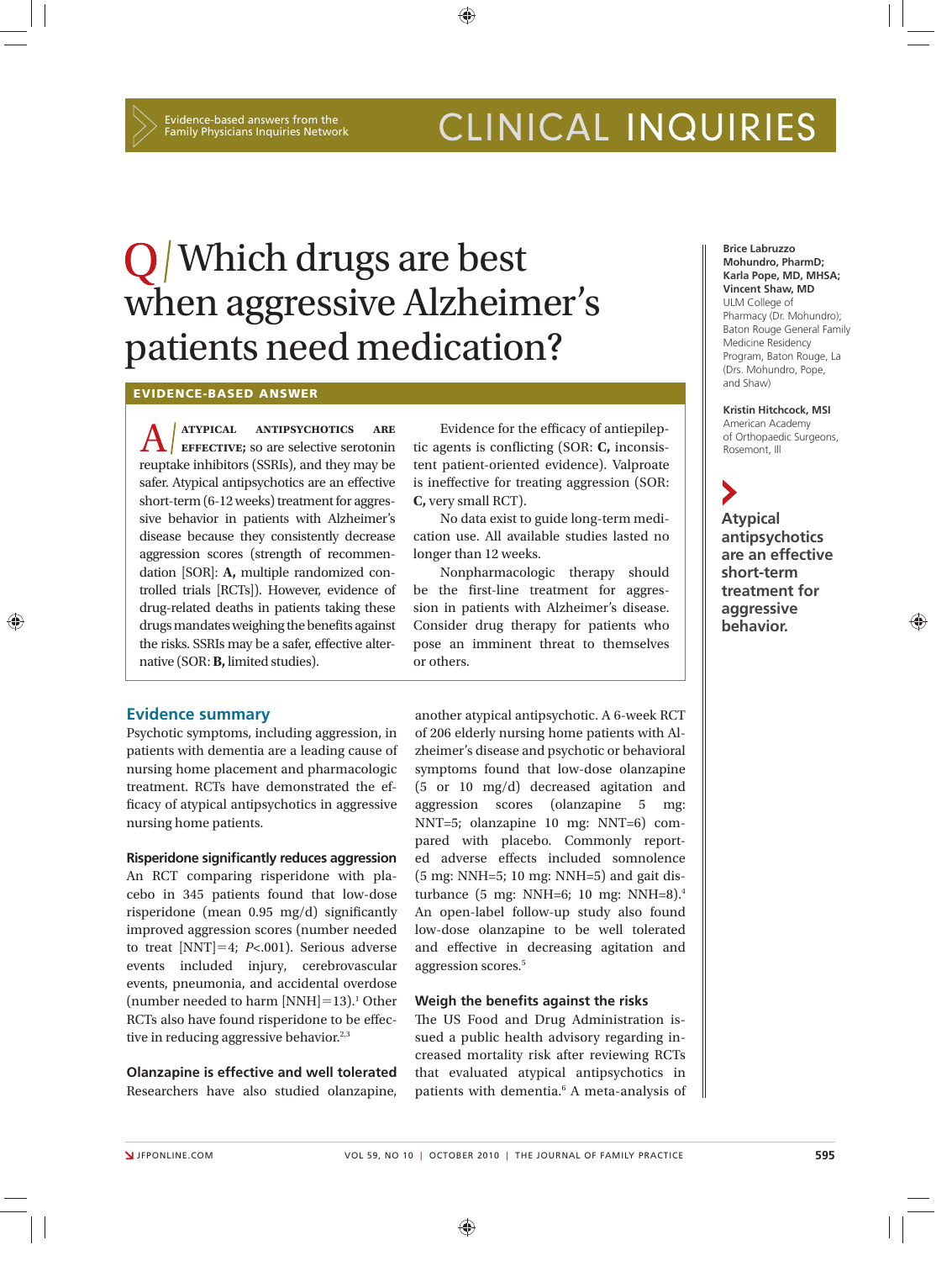15 RCTs (N=5110) that studied olanzapine, aripiprazole, risperidone, and quetiapine in patients with dementia demonstrated a small, but increased risk of death associated with their use when compared with placebo (3.5% vs 2.3%; odds ratio=1.54; 95% confidence interval [CI], 1.06-2.23; *P*=.02;  $NNH = 83$ ).<sup>7</sup>

⊕

A population-based (community and long-term care facilities), retrospective cohort study of atypical and conventional antipsychotics involving 27,259 matched pairs also suggested an increased risk of death. Thirty days after beginning an atypical antipsychotic medication, increased mortality was noted when compared with no antipsychotic use in both the community cohort (adjusted hazard ratio [AHR]=1.31 [95% CI, 1.02-1.70]; NNH=500) and the long-term care cohort (AHR=1.55 [95% CI, 1.15-2.07]; absolute risk difference=1.2 percentage points; NNH=83). Conventional antipsychotics were associated with higher rates of death than atypical antipsychotics (absolute risk difference= 2.6 percentage points in the community group [NNH=38] and 2.2 percentage points in the long-term care groups [NNH=45]).8

#### **SSRIs may be an alternative**

An RCT comparing citalopram and risperidone over 12 weeks in 103 patients with dementia demonstrated similar efficacy for the 2 drugs in treating agitation. Patients receiving citalopram experienced fewer adverse effects than those receiving risperidone.<sup>9</sup> The study suggests that SSRIs may be an alternative to atypical antipsychotics.

#### **Carbamazepine helps, valproate doesn't**

Evidence regarding the use of antiepileptic medications is conflicting. One RCT of 51 patients found carbamazepine 300 mg daily to be efficacious for short-term control of agitation with good safety and tolerability. Six weeks after beginning the study, Overt Aggression Scale scores decreased 6.7 points for carbamazepine compared with 1.9 points for placebo ( $P=.008$ ). Adverse effects, including ataxia, drowsiness, postural instability, rash, weakness, and disorientation, were more common in the carbamazepine group than the placebo group (absolute risk increase=30%;  $NNH=3$ ).<sup>10</sup>

When compared with placebo, 480 mg daily of sodium valproate for 8 weeks showed no differences in controlling aggressive behavior.<sup>11</sup> In an open-label follow-up study, aggressive behavior improved from 10.52 on the Social Dysfunction and Aggression Scale to 6.31 (*P<*.001), but no improvement was observed using the Clinical Global Impression Scale for aggressive behavior. Seven deaths that authors couldn't attribute to the drug occurred. Three patients experienced drowsiness. No other adverse events were noted.12

A very small, double-blind crossover RCT (N=14) evaluated 250 to 1500 mg sodium valproate daily for 6 weeks compared with placebo. A 2-week period separated the valproate and placebo regimens. Neuropsychiatric Inventory agitation and aggression scores worsened significantly with valproate (increase of 1.43 points compared with a decrease of 2.08 points with placebo; *P=*.04). Adverse events related to valproate included falls, sedation, loss of appetite, thrombocytopenia, and loose stools (NNH=3).13

♠

#### **Recommendations**

The Expert Consensus Guideline for the Treatment of Agitation in Older Persons with Dementia14 and treatment guidelines for Alzheimer's disease and other dementias from the American Psychiatric Association (APA)15 offer different recommendations for first-line treatment.

The Expert Consensus Guideline recommends divalproate, risperidone, and conventional high-potency antipsychotics for patients with severe anger and physical aggression. Alternative treatments include olanzapine, carbamazepine, trazodone, and SSRIs.14

The APA recommends antipsychotics to treat agitation based on available evidence. If treatment fails, consider anticonvulsants, lithium, or beta-blockers. The APA notes that although evidence for SSRIs is limited, they may be appropriate for agitated nonpsychotic patients.<sup>15</sup> **JFP** 

CONTINUED ON PAGE 604

**SSRIs may be a safer, effective alternative to antipsychotics.**